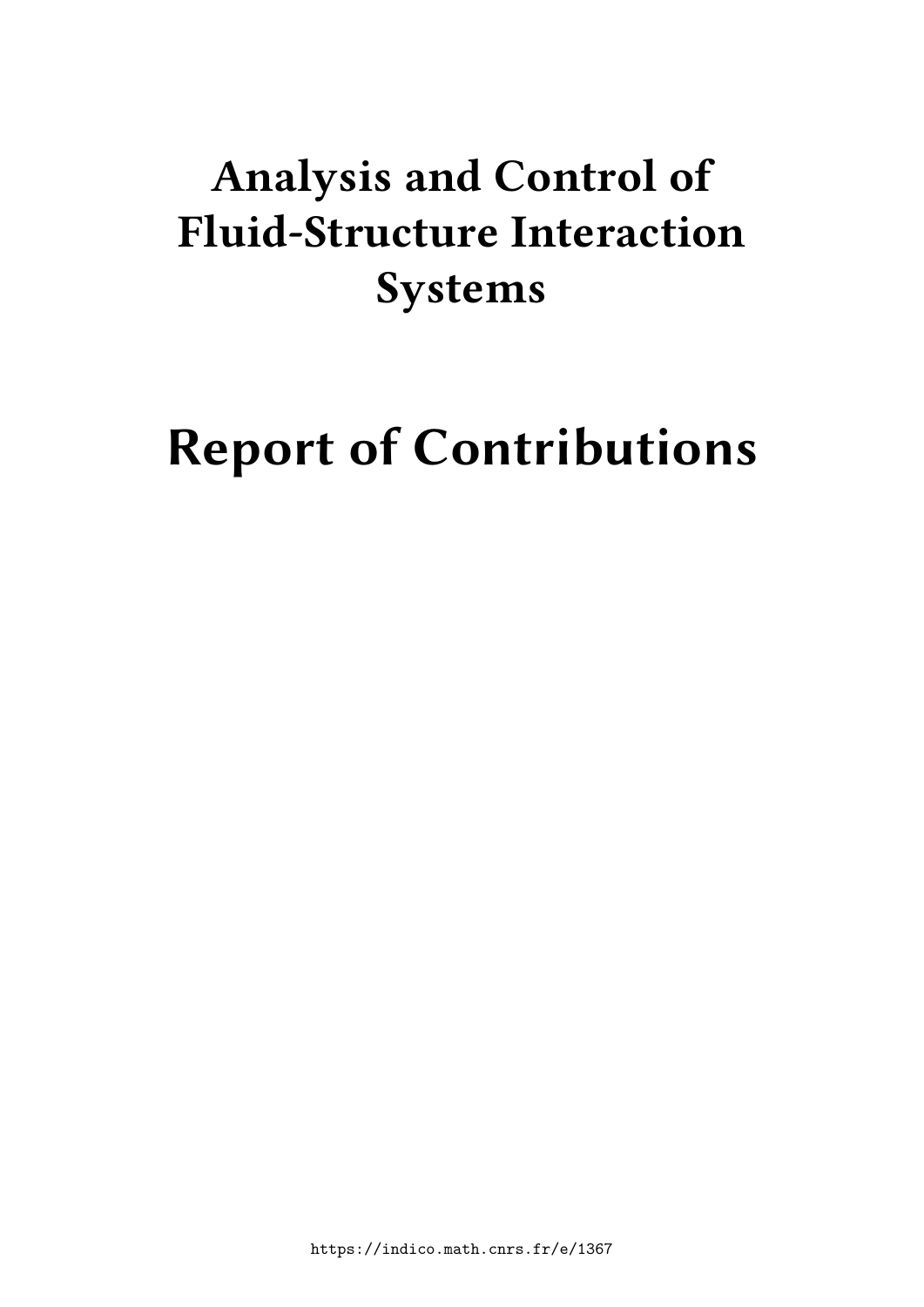Analysis and Con … / Report of Contributions Stabilization of the water-waves e …

Contribution ID: 26 Type: **not specified** 

## **Stabilization of the water-waves equations**

*Thursday, 5 October 2017 11:30 (1 hour)*

**Presenter:** Mr ALAZARD, Thomas (ENS Paris-Saclay, France) **Session Classification:** Morning 05/10/17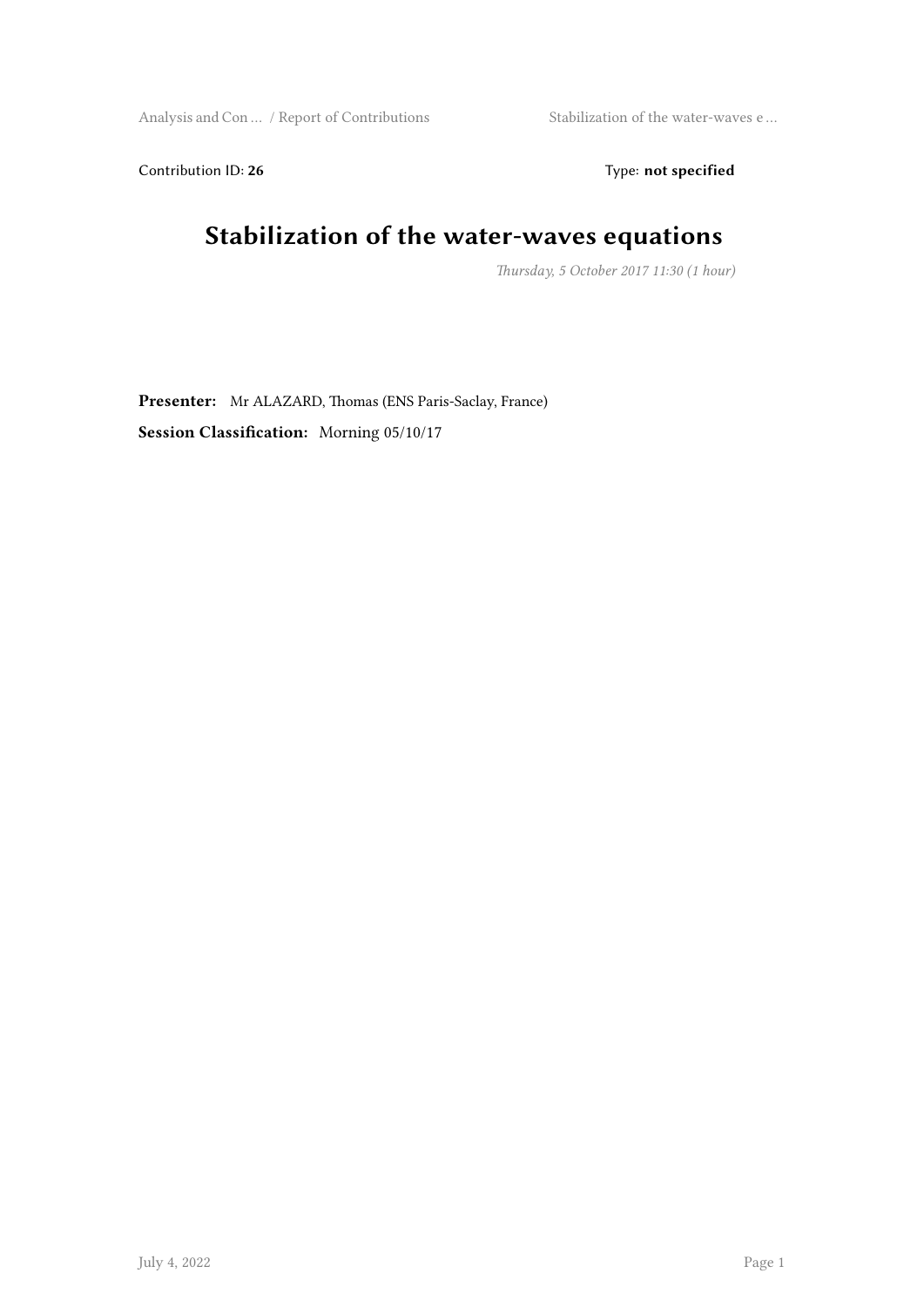Contribution ID: 27 Type: **not specified** 

## **Tailoring the tails in Taylor dispersion**

*Tuesday, 3 October 2017 16:30 (1 hour)*

**Presenter:** Mr CAMASSA, Roberto (UNC Carolina Center for Interdisciplinary Applied Mathemarics, USA)

**Session Classification:** Afternoon 03/10/17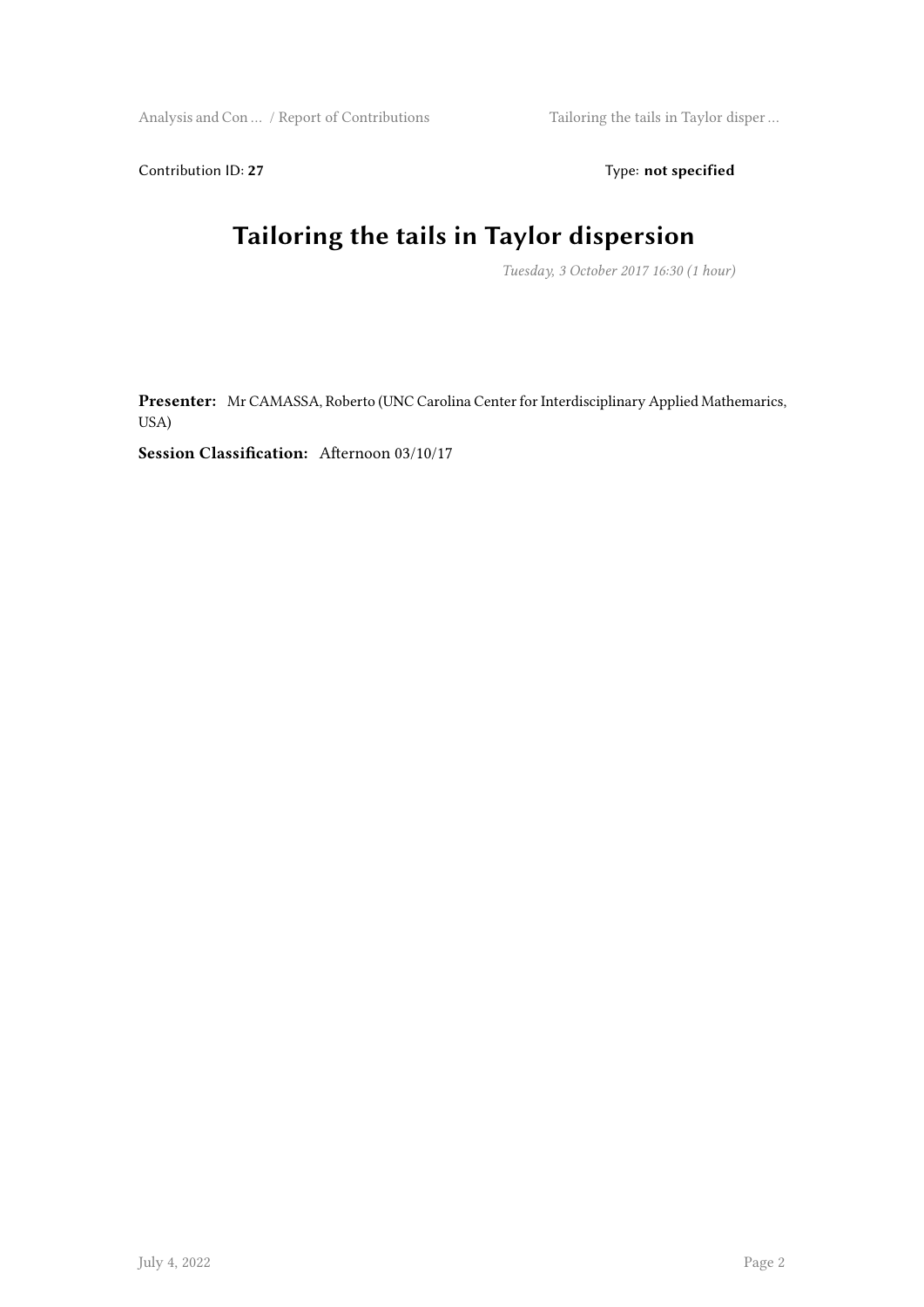Analysis and Con … / Report of Contributions High frequency analysis of Prandtl …

Contribution ID: 28 Type: **not specified** 

# **High frequency analysis of Prandtl models**

*Thursday, 5 October 2017 10:30 (1 hour)*

**Presenter:** Mr MARBACH, Frédéric (Université Pierre et Marie Curie, Paris, France) **Session Classification:** Morning 05/10/17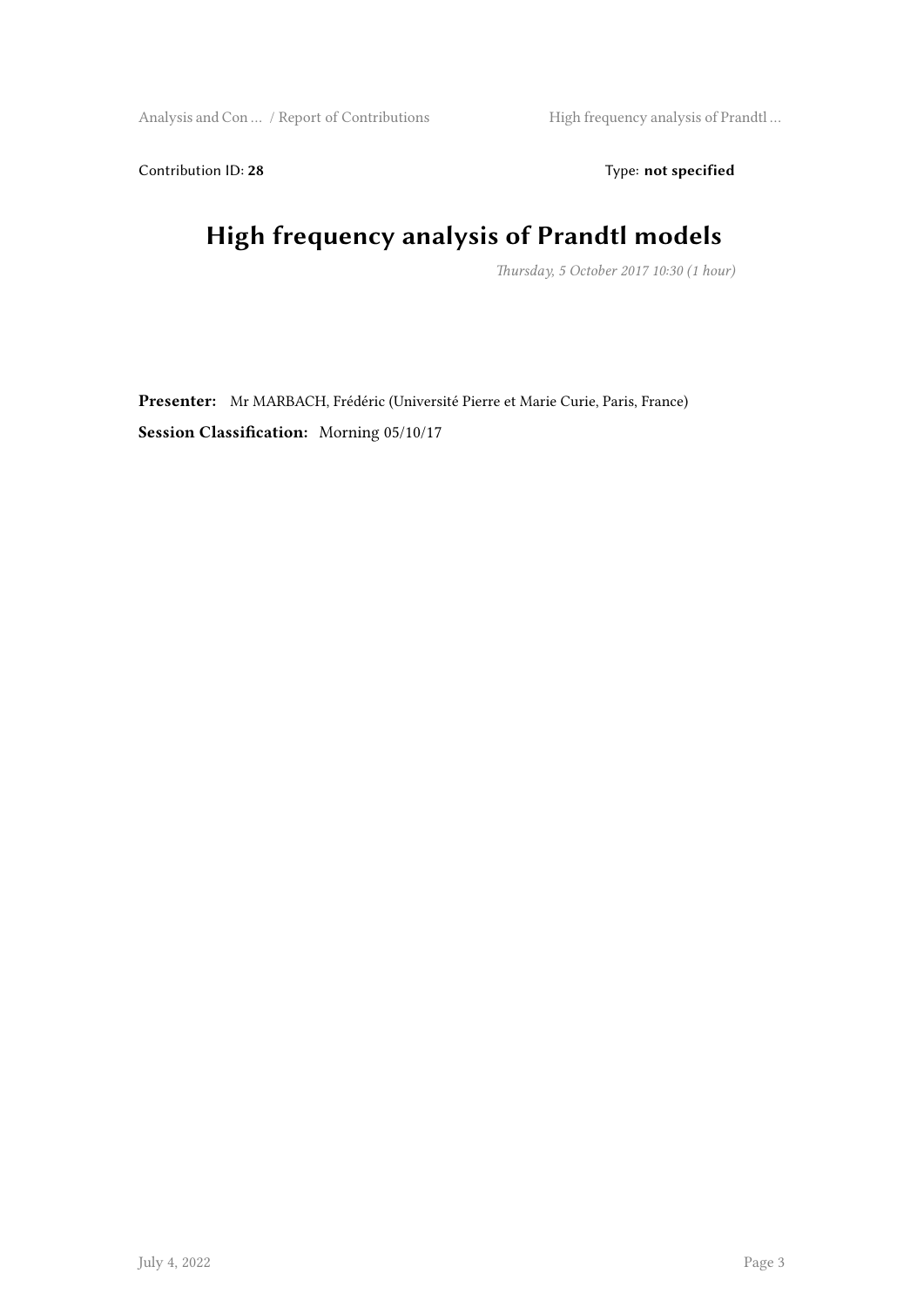Analysis and Con ... / Report of Contributions TBA

Contribution ID: 29 Type: **not specified** 

#### **TBA**

*Thursday, 5 October 2017 09:00 (1 hour)*

**Presenter:** Mr DESIMONE, Antonio (Scuola Internazionale Superiore di Studi Avanzati, Trieste, Italy)

**Session Classification:** Morning 05/10/17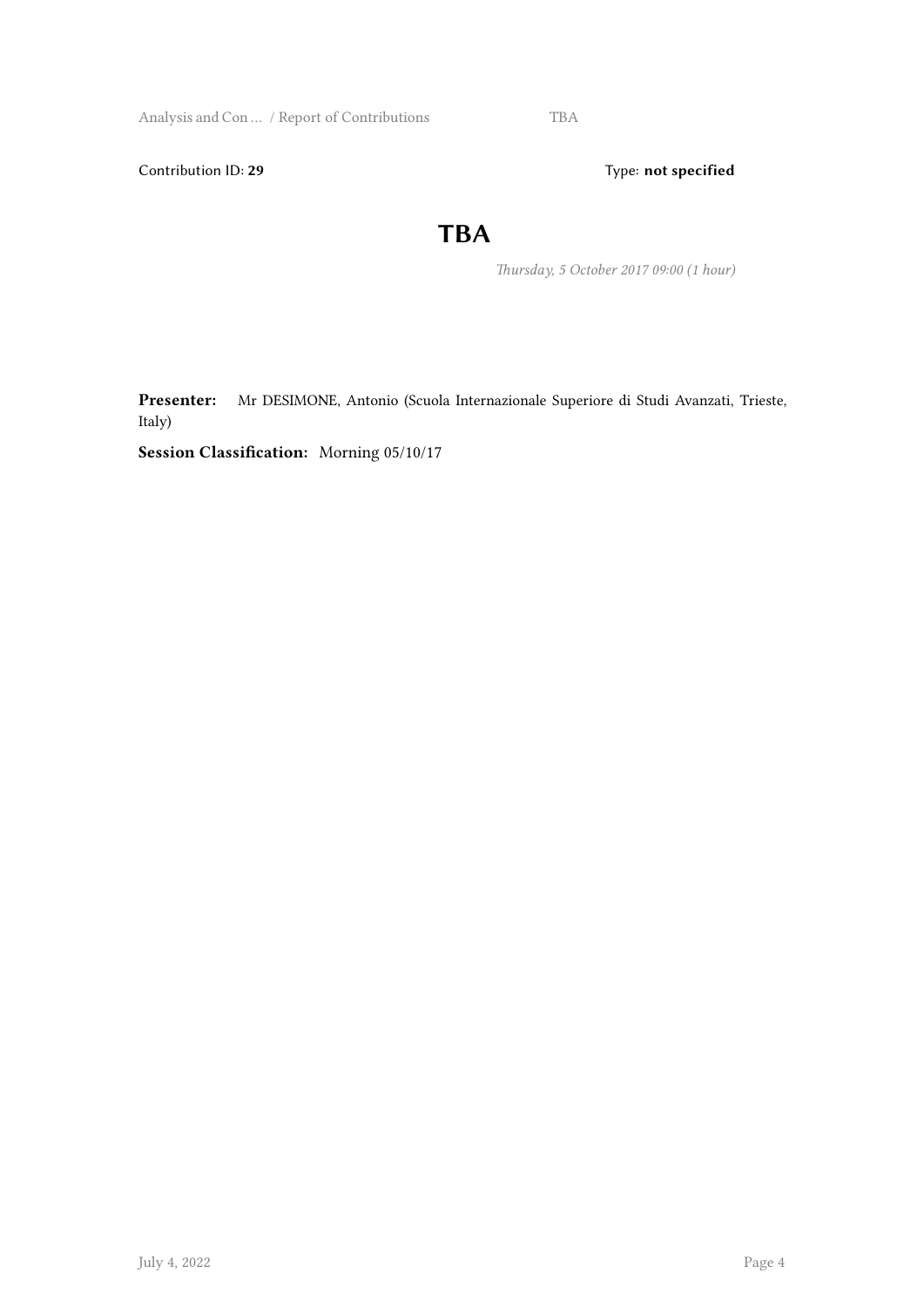Contribution ID: 30 Type: not specified

#### **Stability of rigid bodies with a cavity filled by a viscous liquid**

*Monday, 2 October 2017 14:00 (1 hour)*

**Presenter:** Mrs DISSER, Karoline (Weierstrass Institute, Berlin, Germany) **Session Classification:** Afternoon 02/10/17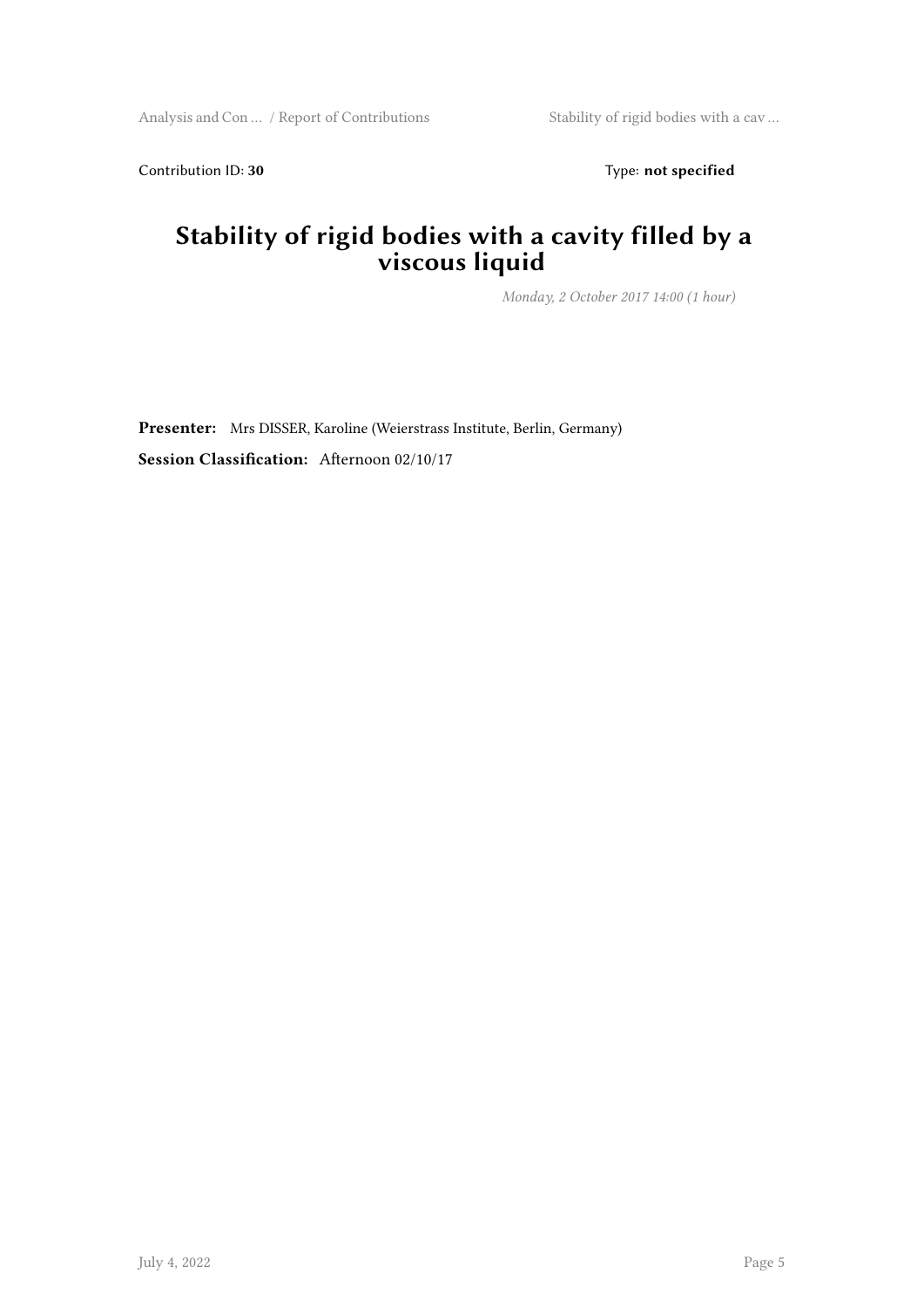Analysis and Con ... / Report of Contributions Open loop stabilization of incompr ...

Contribution ID: 31 Type: **not specified** 

#### **Open loop stabilization of incompressible Navier–Stokes equations in a 2d channel using power series expansion**

*Wednesday, 4 October 2017 10:00 (1 hour)*

**Presenter:** Mr ERVEDOZA, Sylvain (Université Paul Sabatier, Toulouse, France) **Session Classification:** Morning 04/10/17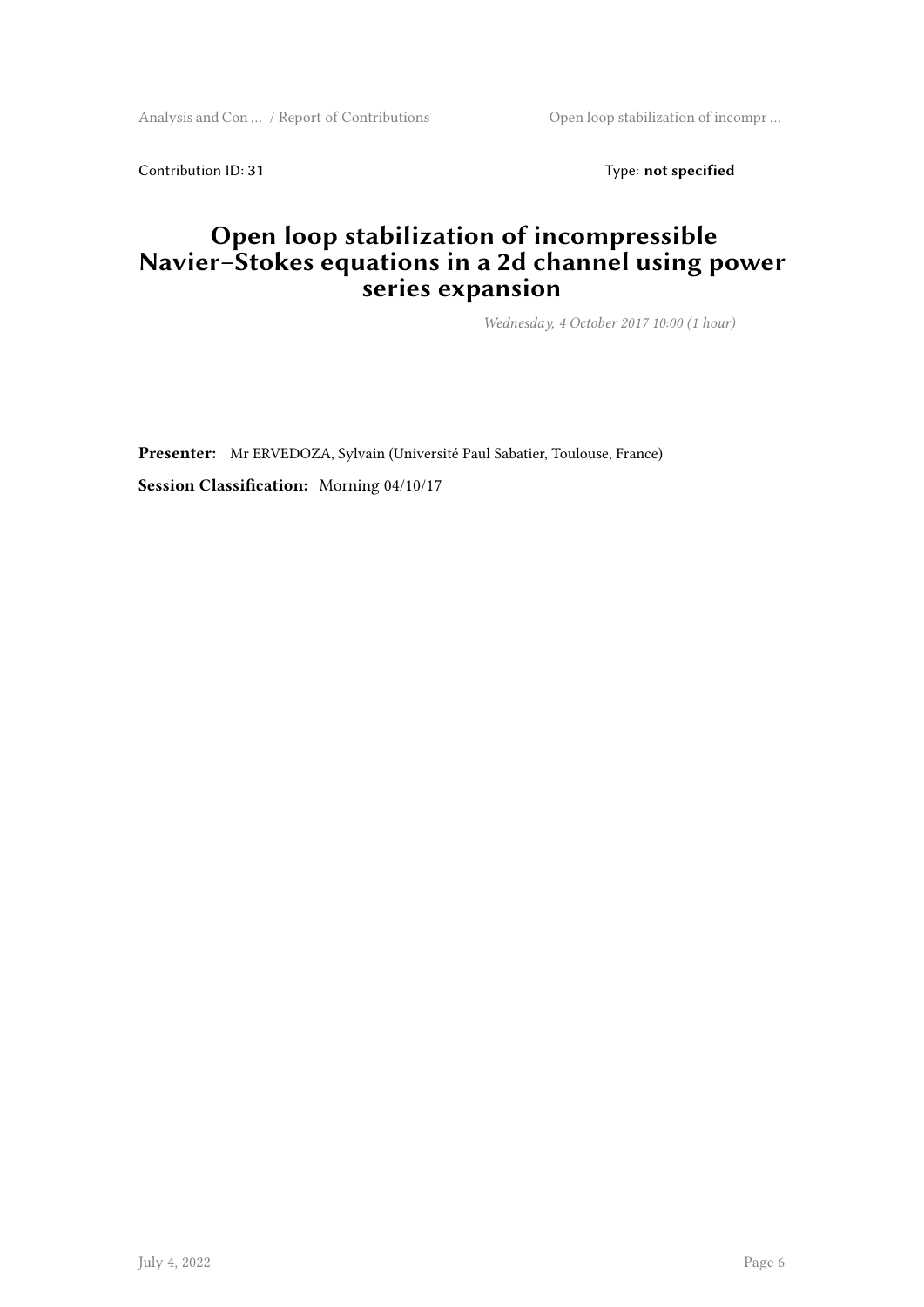Analysis and Con ... / Report of Contributions Magnetic Propel Artificial Micros ...

Contribution ID: 32 Type: **not specified** 

## **Magnetic Propel Artificial Microswimmers**

*Tuesday, 3 October 2017 10:30 (1 hour)*

**Presenter:** Mrs GIRALDI, Laetitia (INRIA Sophia Antipolis, France) **Session Classification:** Morning 03/10/17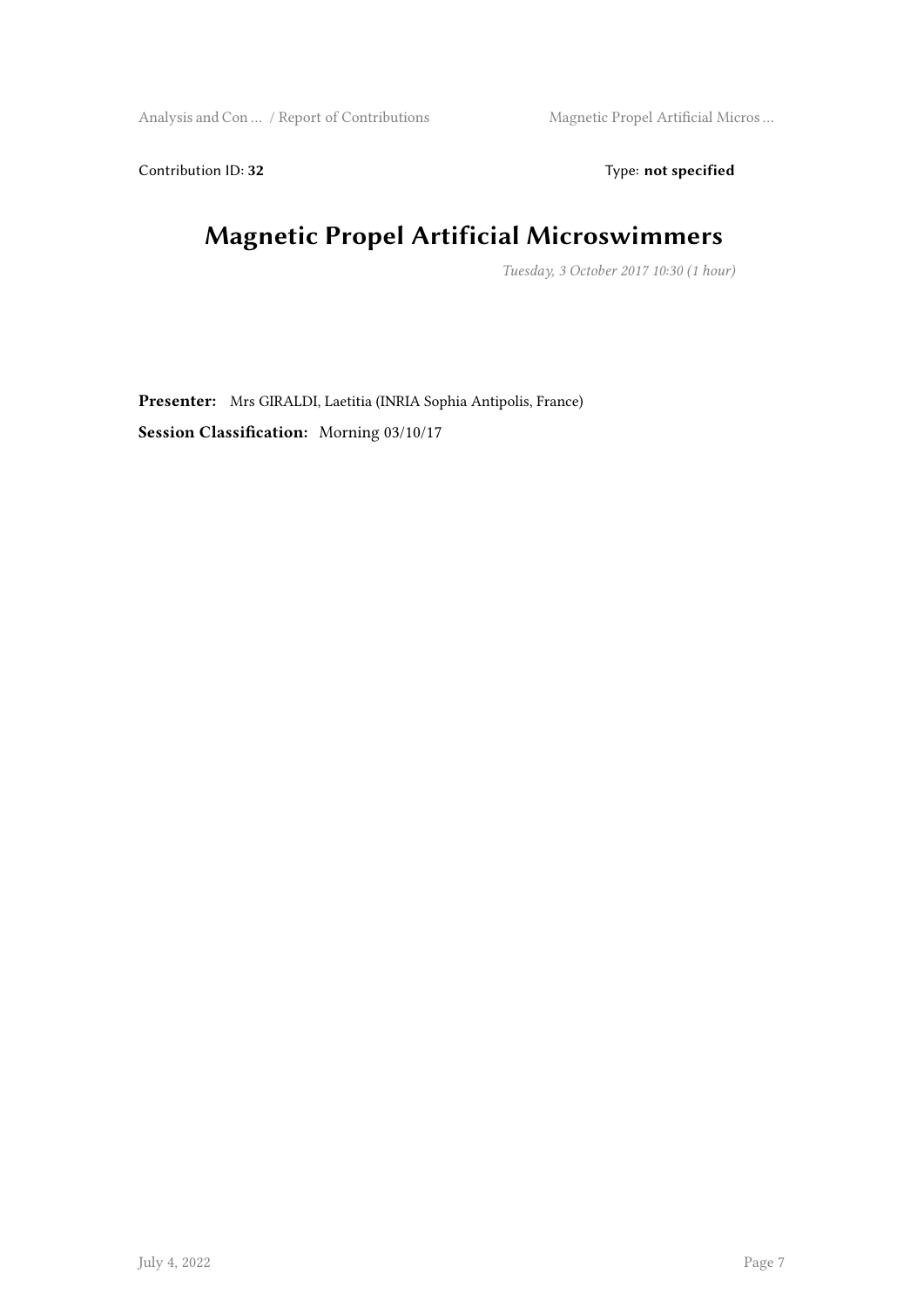Contribution ID: 33 Type: **not specified** 

## **Well-posedness of a fluid-elastic structure system**

*Monday, 2 October 2017 16:30 (1 hour)*

**Presenter:** Mr GUERRERO, Sergio (Université Pierre et Marie Curie, Paris, France) **Session Classification:** Afternoon 02/10/17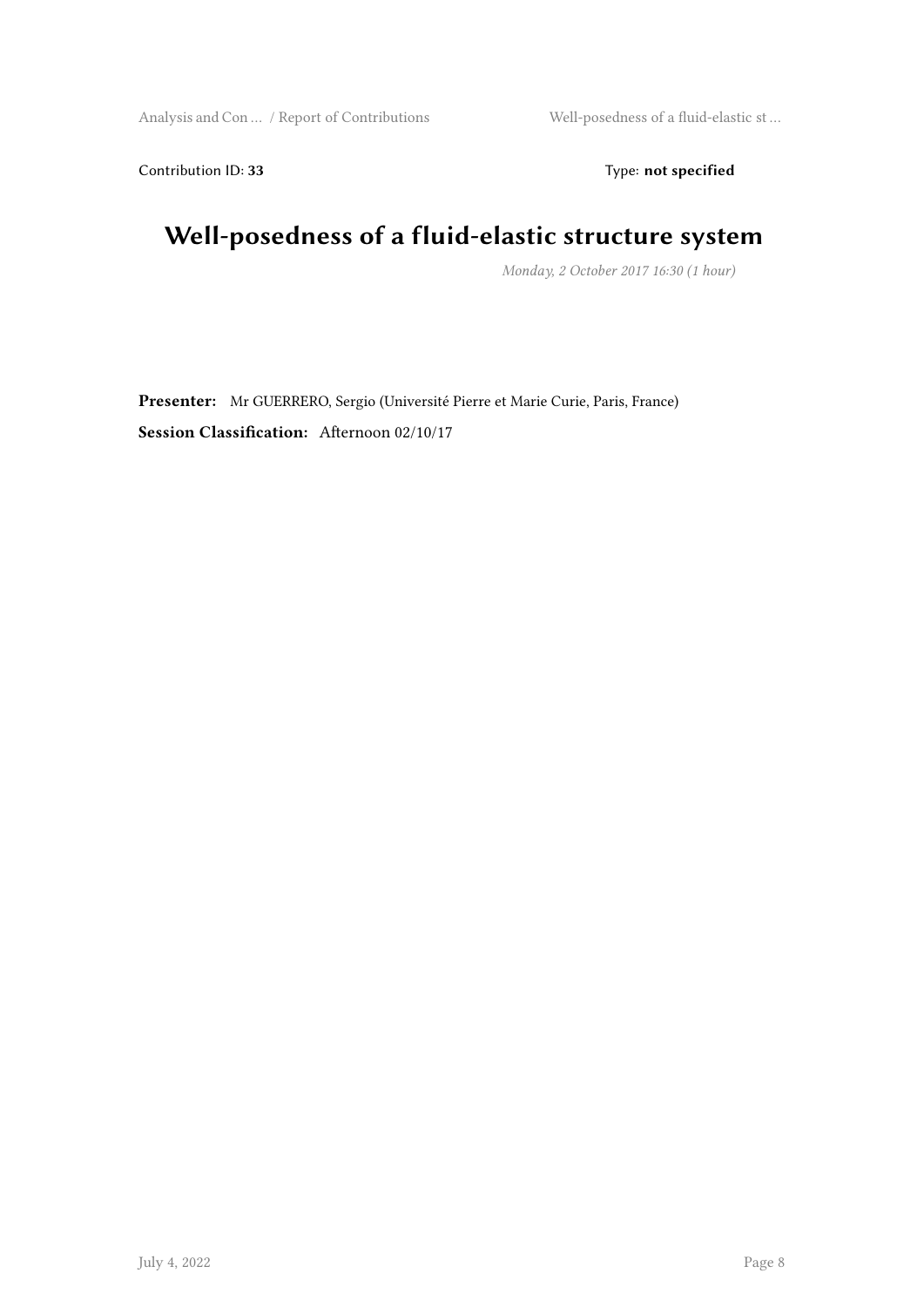Analysis and Con … / Report of Contributions Global Existence of Weak Solution …

Contribution ID: 34 Type: **not specified** 

#### **Global Existence of Weak Solutions for Compressible Navier–Stokes Equations: Thermodynamically unstable pressure and anisotropic viscous stress tensor**

*Tuesday, 3 October 2017 14:00 (1 hour)*

**Presenter:** Mr JABIN, Pierre-Emmanuel (UMD Center for Scientific Computation And Mathematical Modeling, USA)

**Session Classification:** Afternoon 03/10/17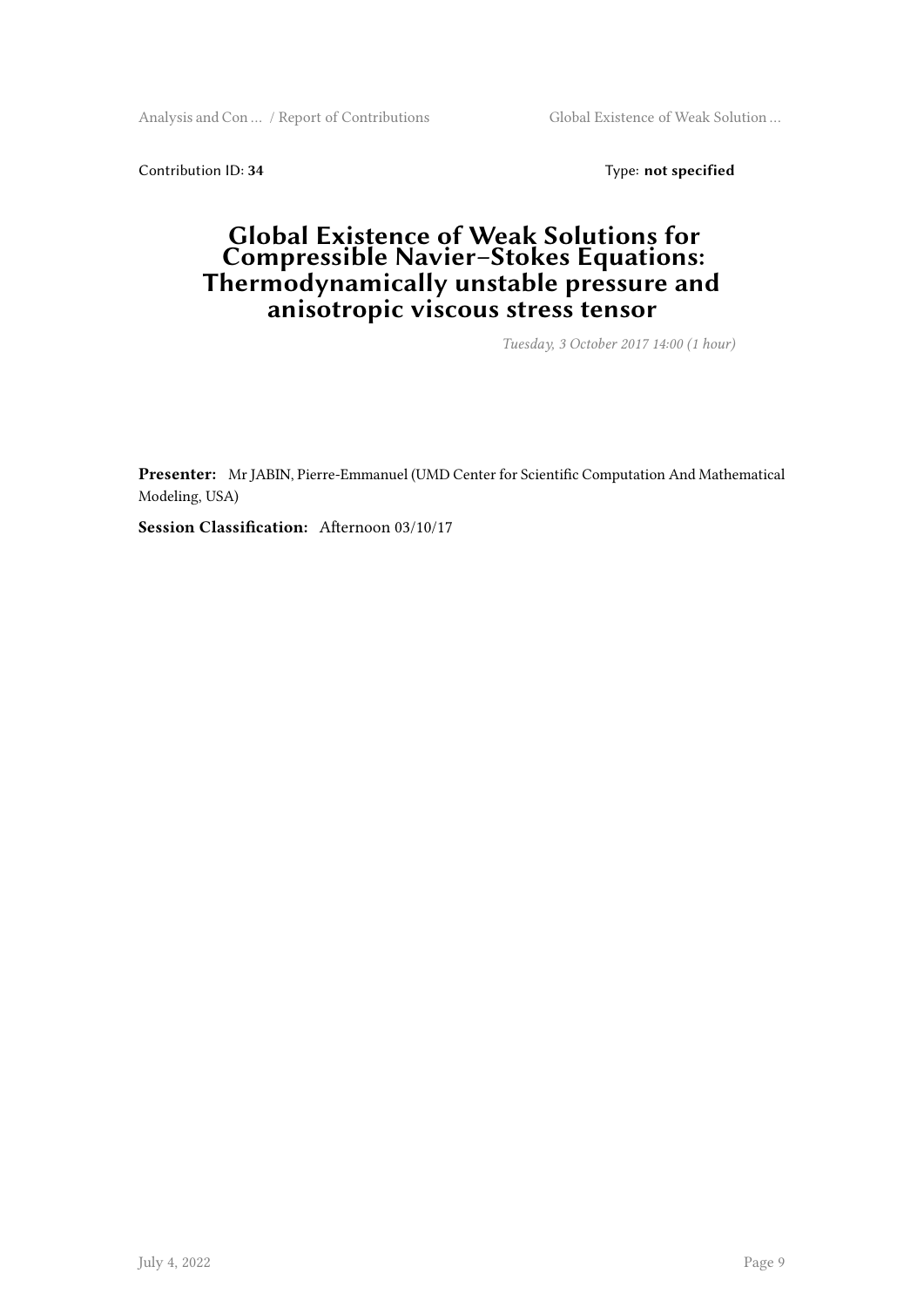Contribution ID: 35 Type: **not specified** 

#### **The global existence of a fluid-structure system with small data**

*Tuesday, 3 October 2017 09:00 (1 hour)*

**Presenter:** Mr KUKAVICA, Igor (University of Southern California, USA) **Session Classification:** Morning 03/10/17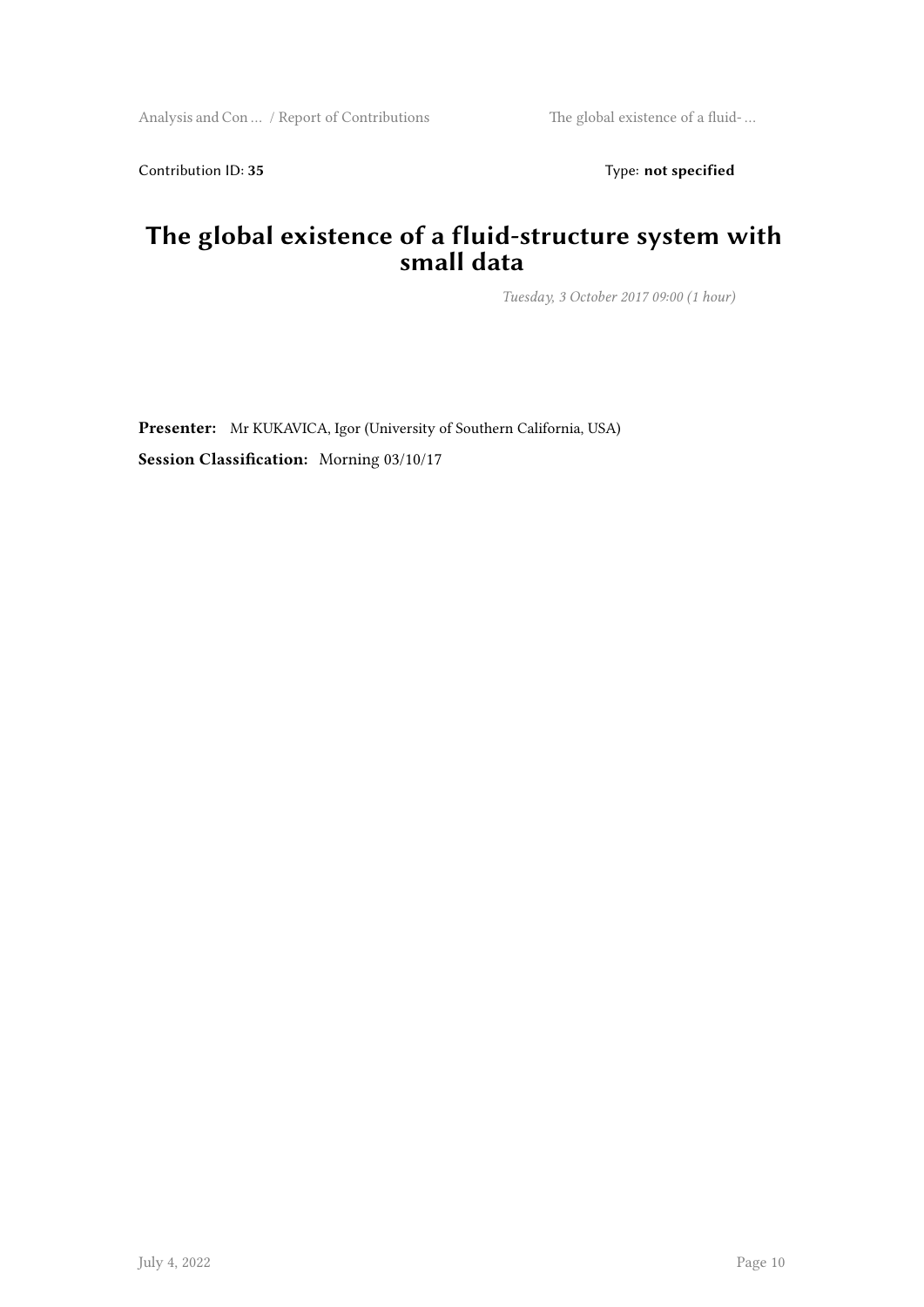Analysis and Con … / Report of Contributions Vanishing viscosity and rugosity li …

Contribution ID: 36 Type: **not specified** 

# **Vanishing viscosity and rugosity limit**

*Monday, 2 October 2017 15:00 (1 hour)*

**Presenter:** Mr LACAVE, Christophe (Institut Fourier, Grenoble, France) **Session Classification:** Afternoon 02/10/17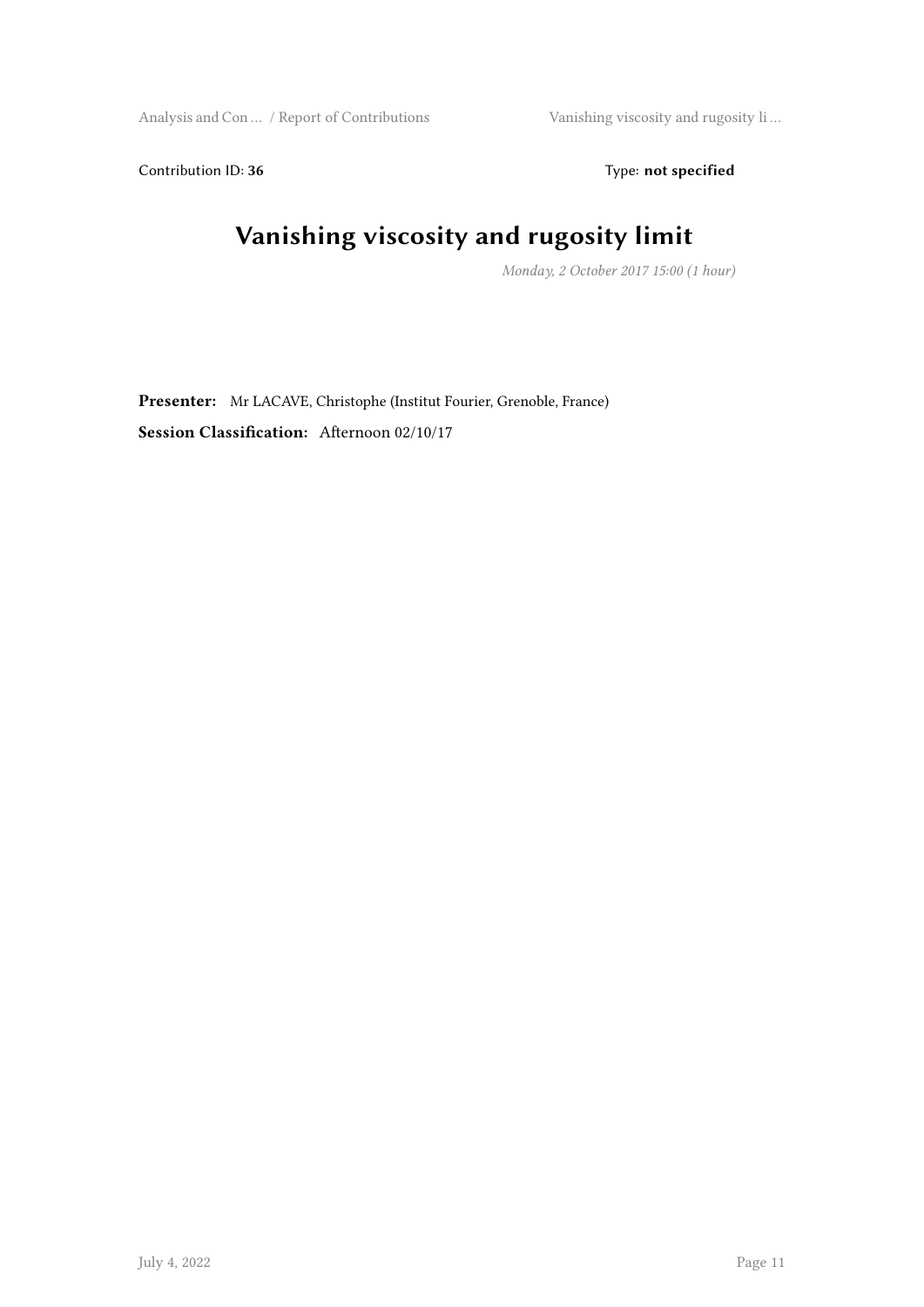Analysis and Con … / Report of Contributions Lubrication forces in numerical si …

Contribution ID: 37 Type: **not specified** 

## **Lubrication forces in numerical simulations**

*Tuesday, 3 October 2017 11:30 (1 hour)*

**Presenter:** Mrs LEFEBVRE, Aline (Ecole Polytechnique, Paris, France) **Session Classification:** Morning 03/10/17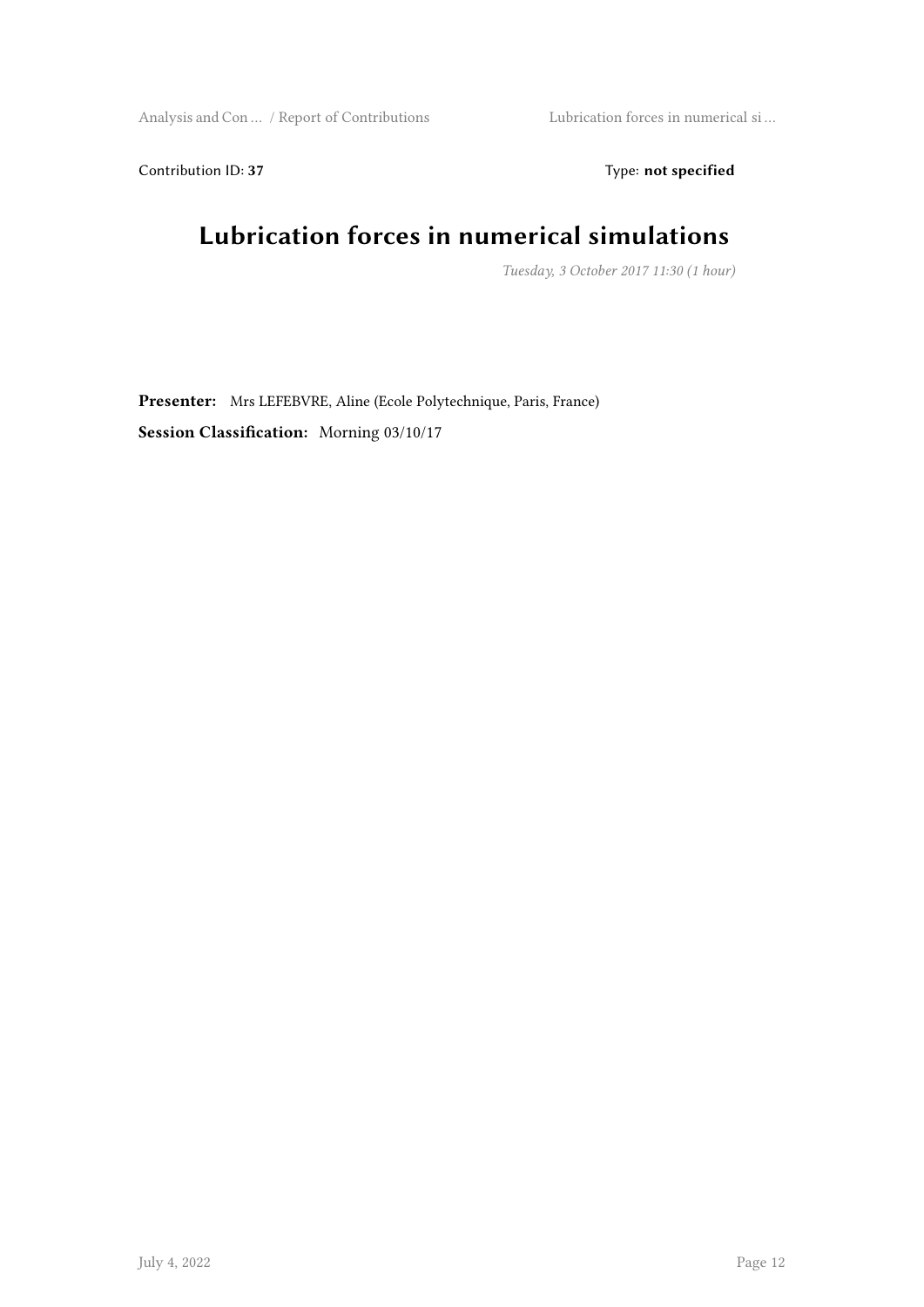Analysis and Con … / Report of Contributions The Vlasov–Navier–Stokes system …

Contribution ID: 38 Type: **not specified** 

## **The Vlasov–Navier–Stokes system in a 2D box**

*Wednesday, 4 October 2017 11:00 (1 hour)*

**Presenter:** Mr HAN-KWAN, Daniel (Ecole Polytechnique, Paris, France) **Session Classification:** Morning 04/10/17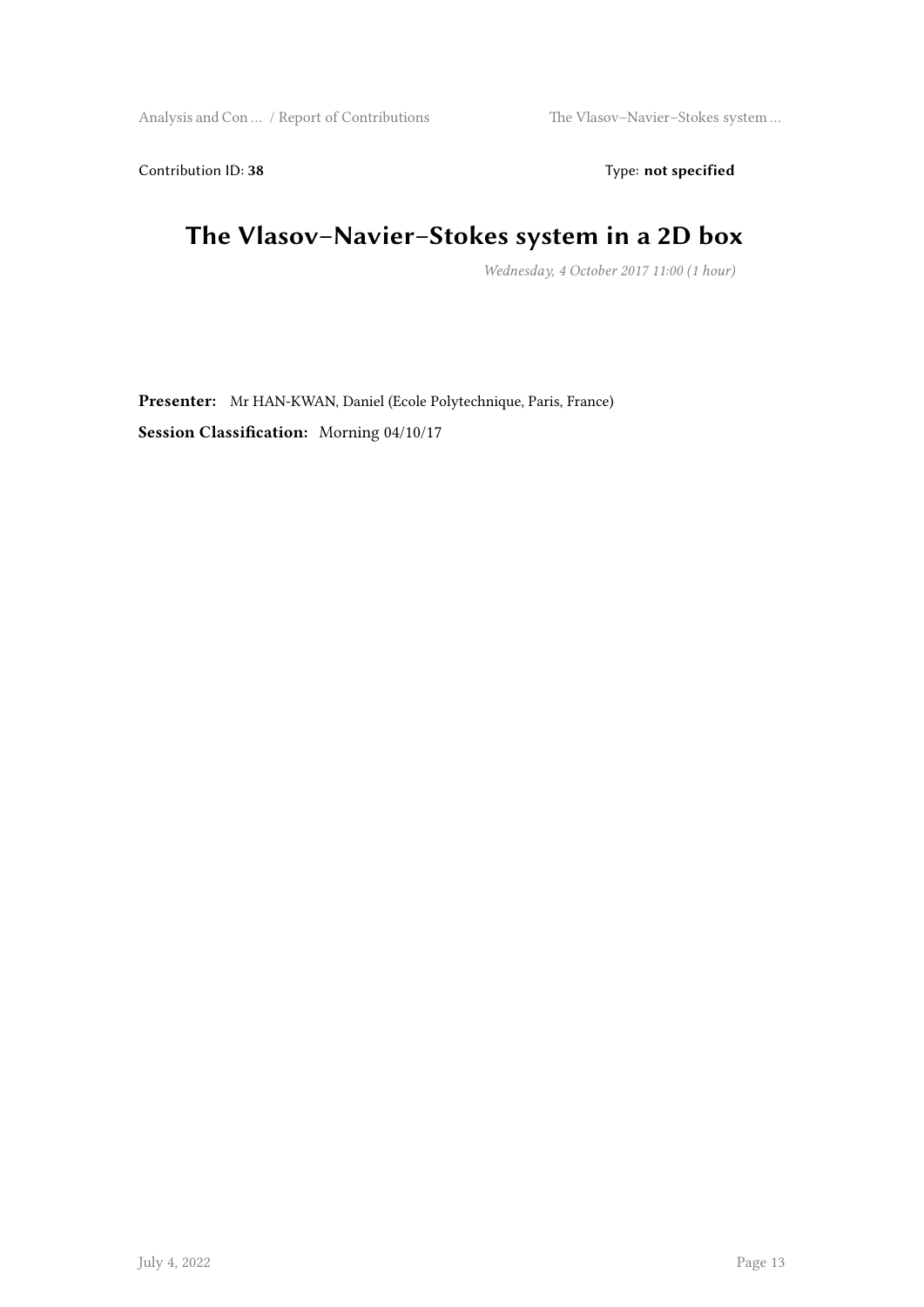Analysis and Con ... / Report of Contributions Transport of congestion in two-...

Contribution ID: 39 Type: **not specified** 

## **Transport of congestion in two-phase compressible/incompressible flow**

*Tuesday, 3 October 2017 15:00 (1 hour)*

**Presenter:** Mrs ZATORSKA, Ewelina (University College London, United Kingdom) **Session Classification:** Afternoon 03/10/17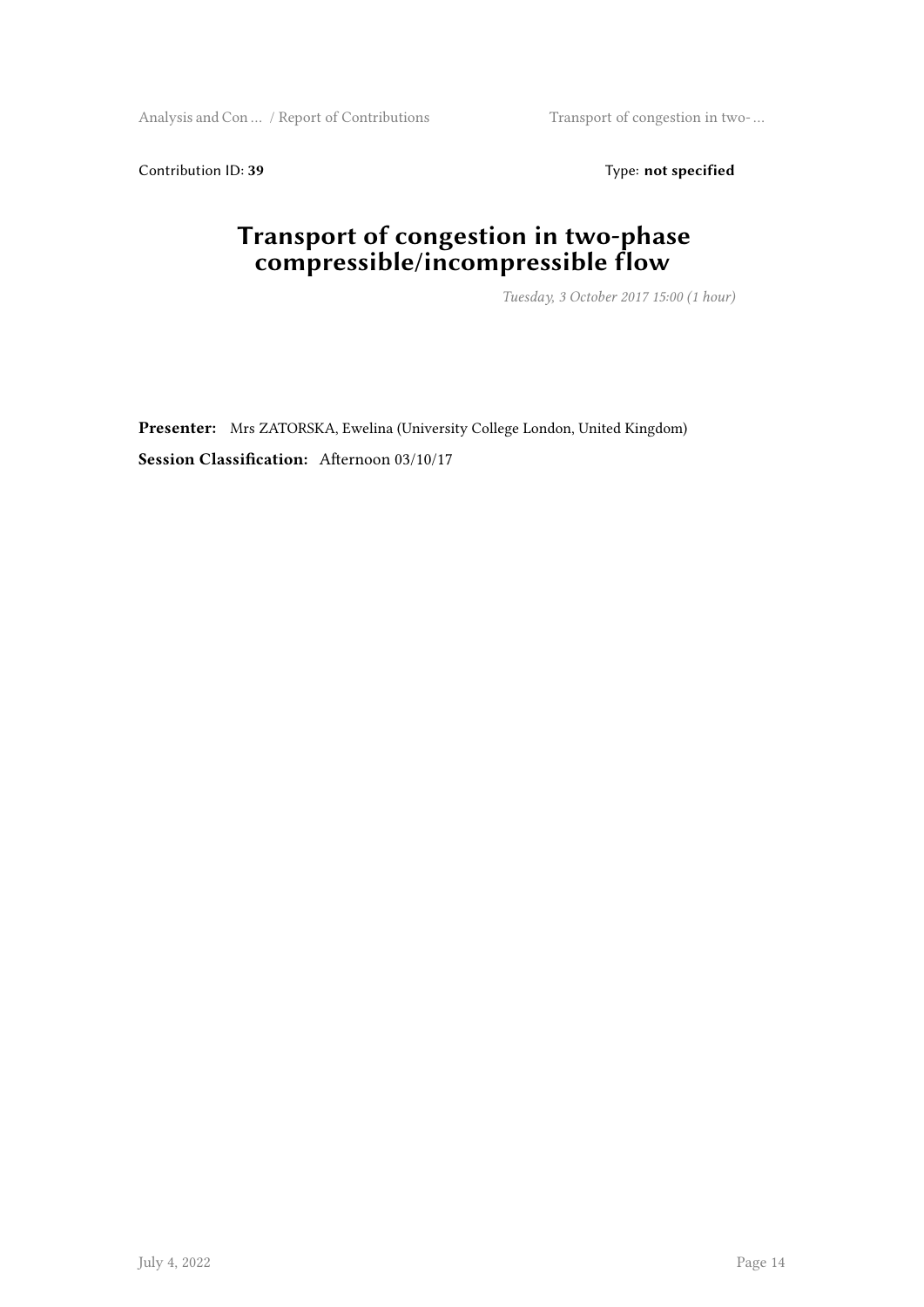Contribution ID: 40 **Type:** not specified

#### **Enlarged observability for parabolic semilinear system**

*Tuesday, 3 October 2017 17:30 (1h 30m)*

**Primary author:** Mrs ZOUITEN, Hayat (Moulay Ismail University; Meknes)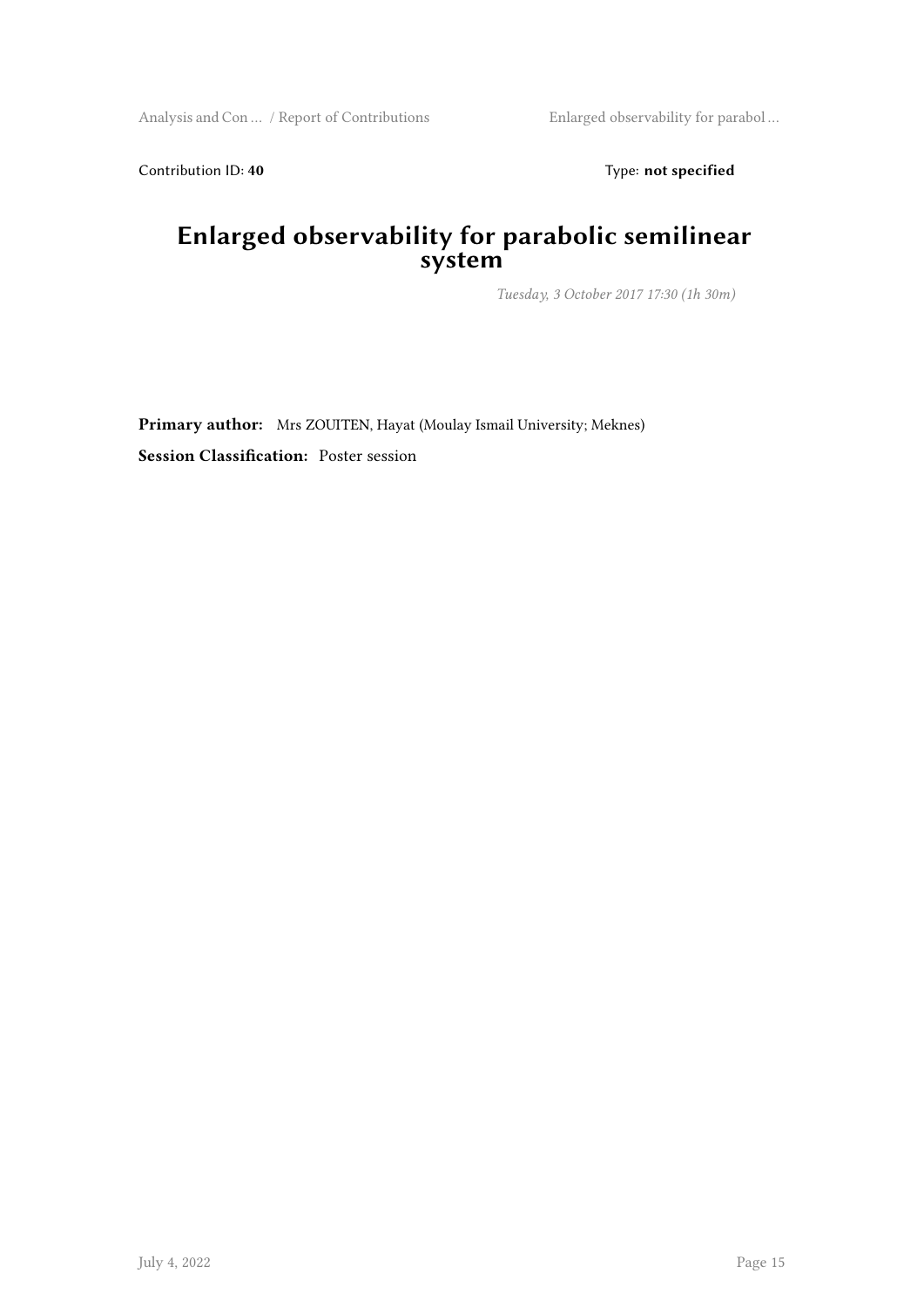Contribution ID: 41 Type: **not specified** 

#### **Local Null Controllability of a rigid body moving into a Boussinesq flow**

*Tuesday, 3 October 2017 17:30 (1h 30m)*

**Primary author:** Mr ROY, Arnab (TIFR CAM; Bangalore) **Session Classification:** Poster session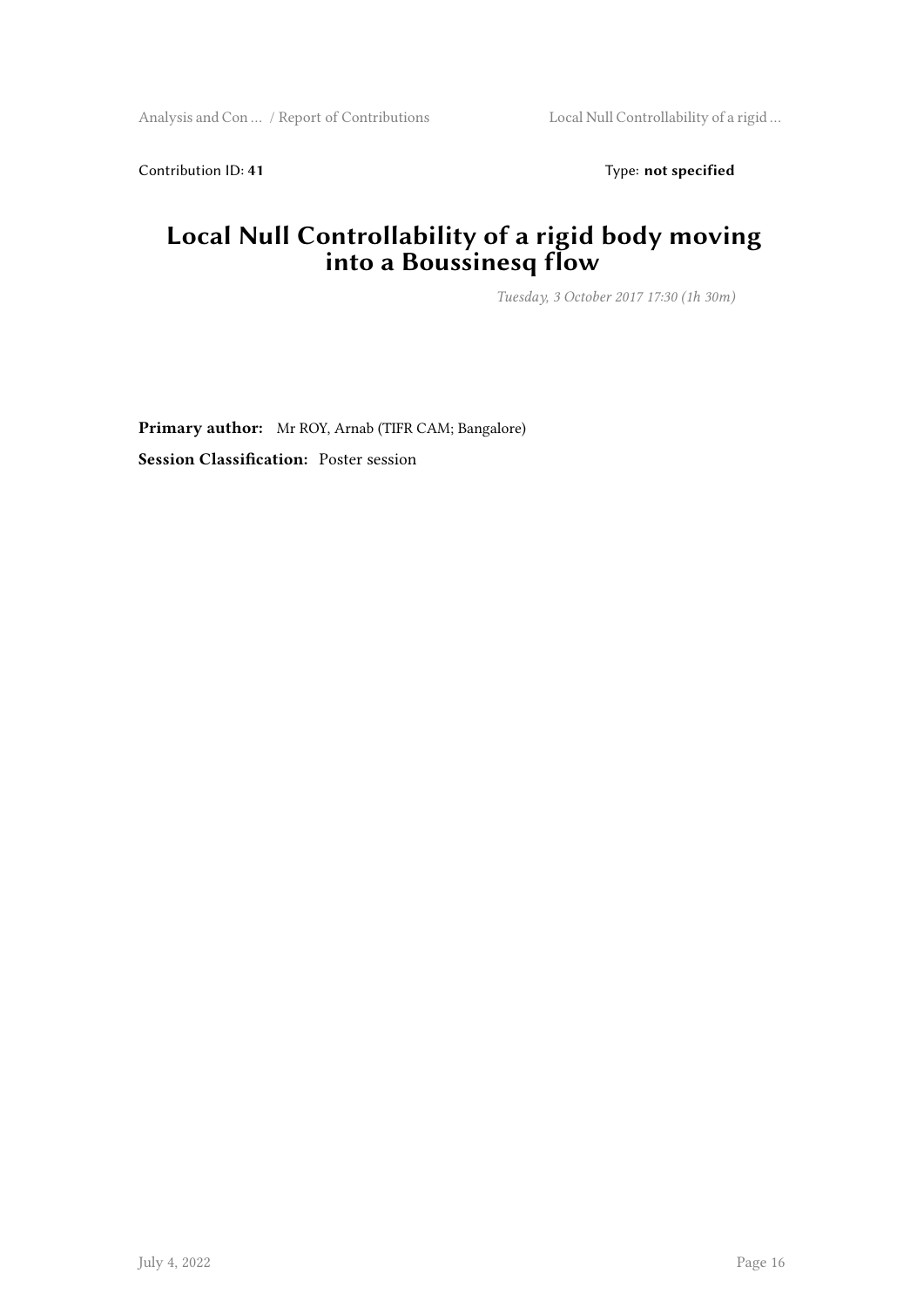Analysis and Con … / Report of Contributions Simulations of ship hull performan …

Contribution ID: 42 Type: **not specified** 

## **Simulations of ship hull performance in head seas**

*Tuesday, 3 October 2017 17:30 (1h 30m)*

**Primary author:** Mrs OUARGLI, Hassiba (USTO; Oran) **Session Classification:** Poster session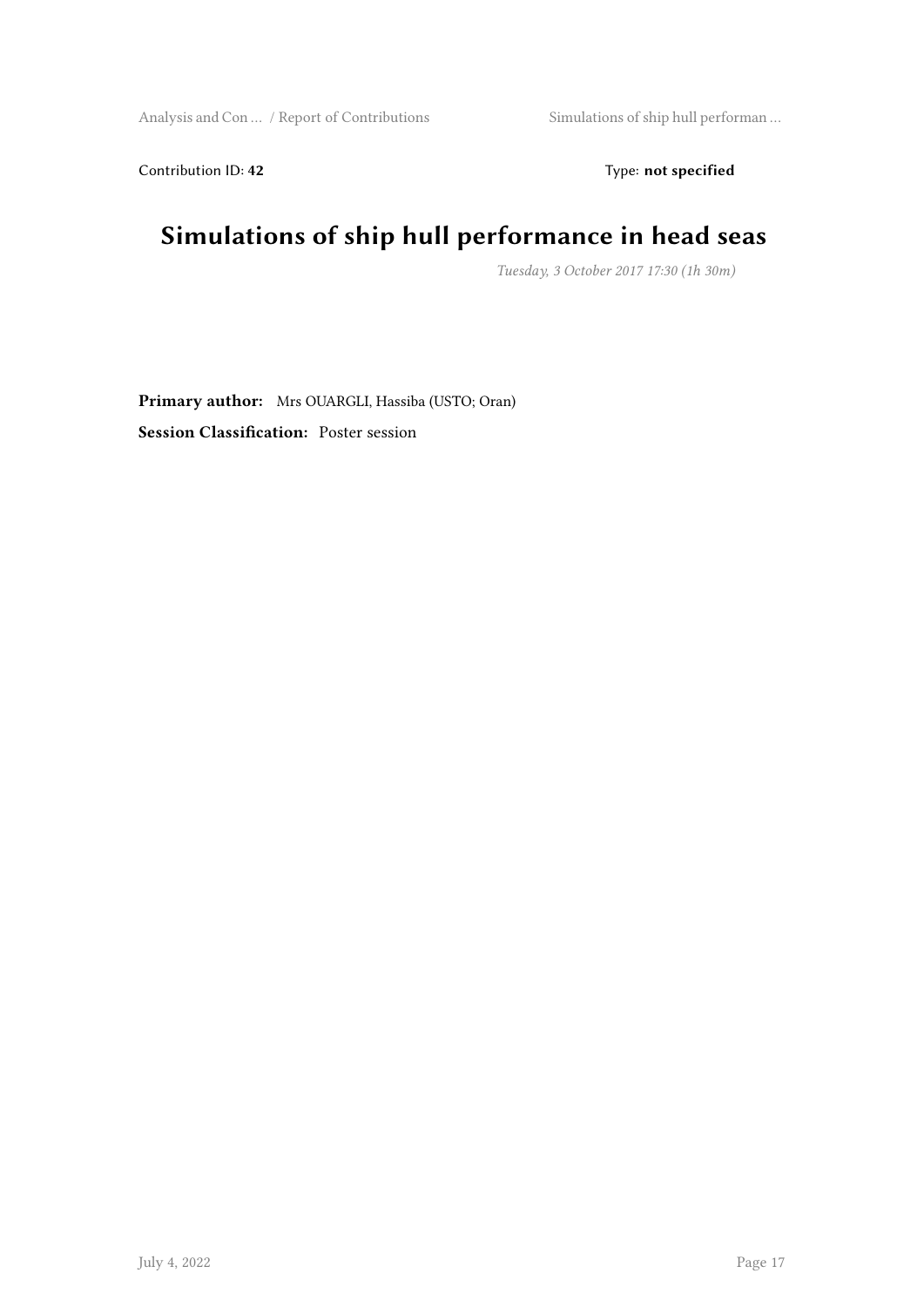Contribution ID: 43 Type: **not specified** 

## **Existence of a weak solution for a Viscoplastic Fluid-Solid system**

*Tuesday, 3 October 2017 17:30 (1h 30m)*

**Primary author:** Mr OBANDO, Benjamin (Université de Lorraine, Nancy)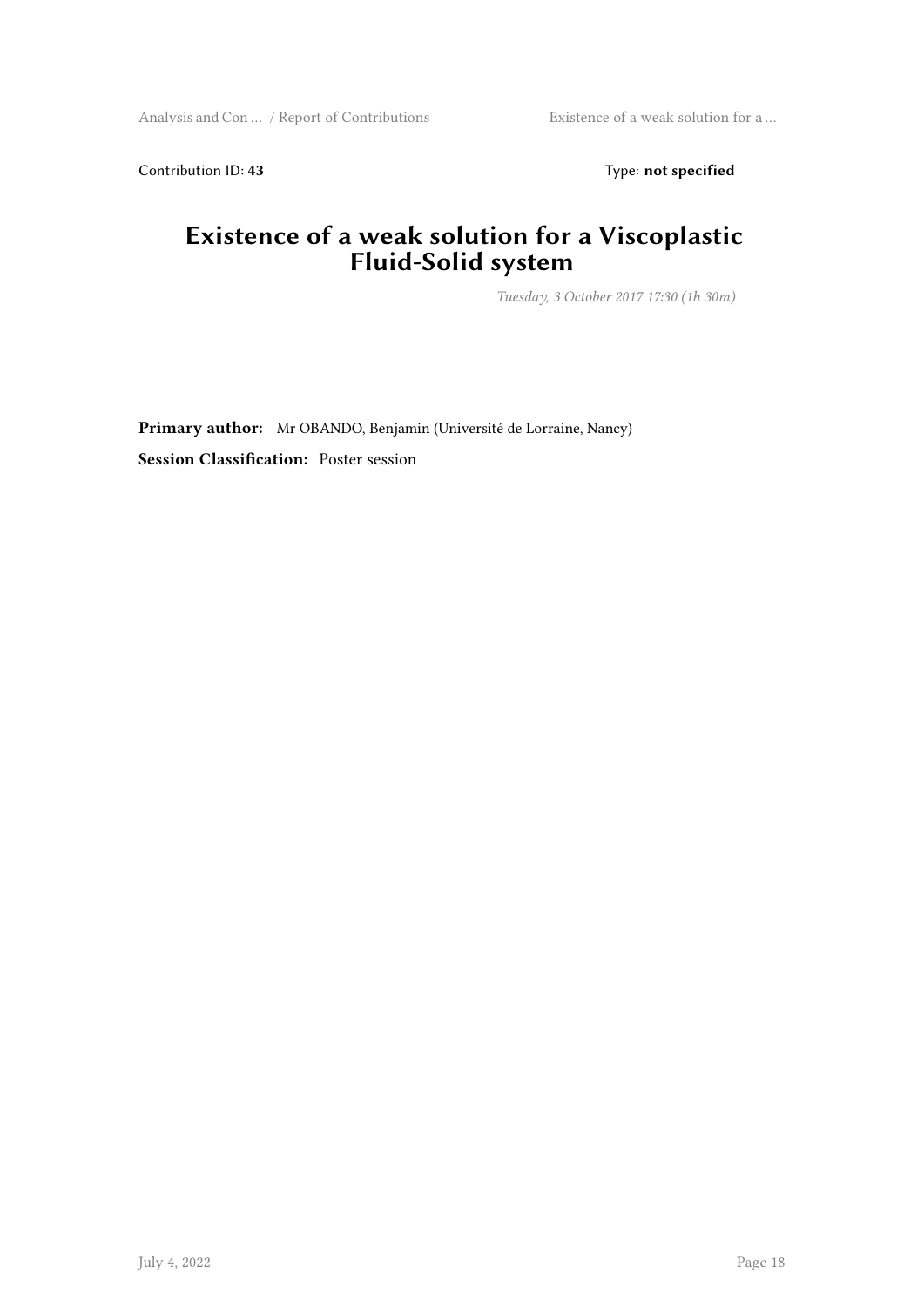Contribution ID: 44 Type: **not specified** 

#### **Feedback stabilization of a two-dimensional fluid-structure interaction system**

*Tuesday, 3 October 2017 17:30 (1h 30m)*

**Primary author:** Mr NDIAYE, Moctar (Institut de Mathématiques de Toulouse)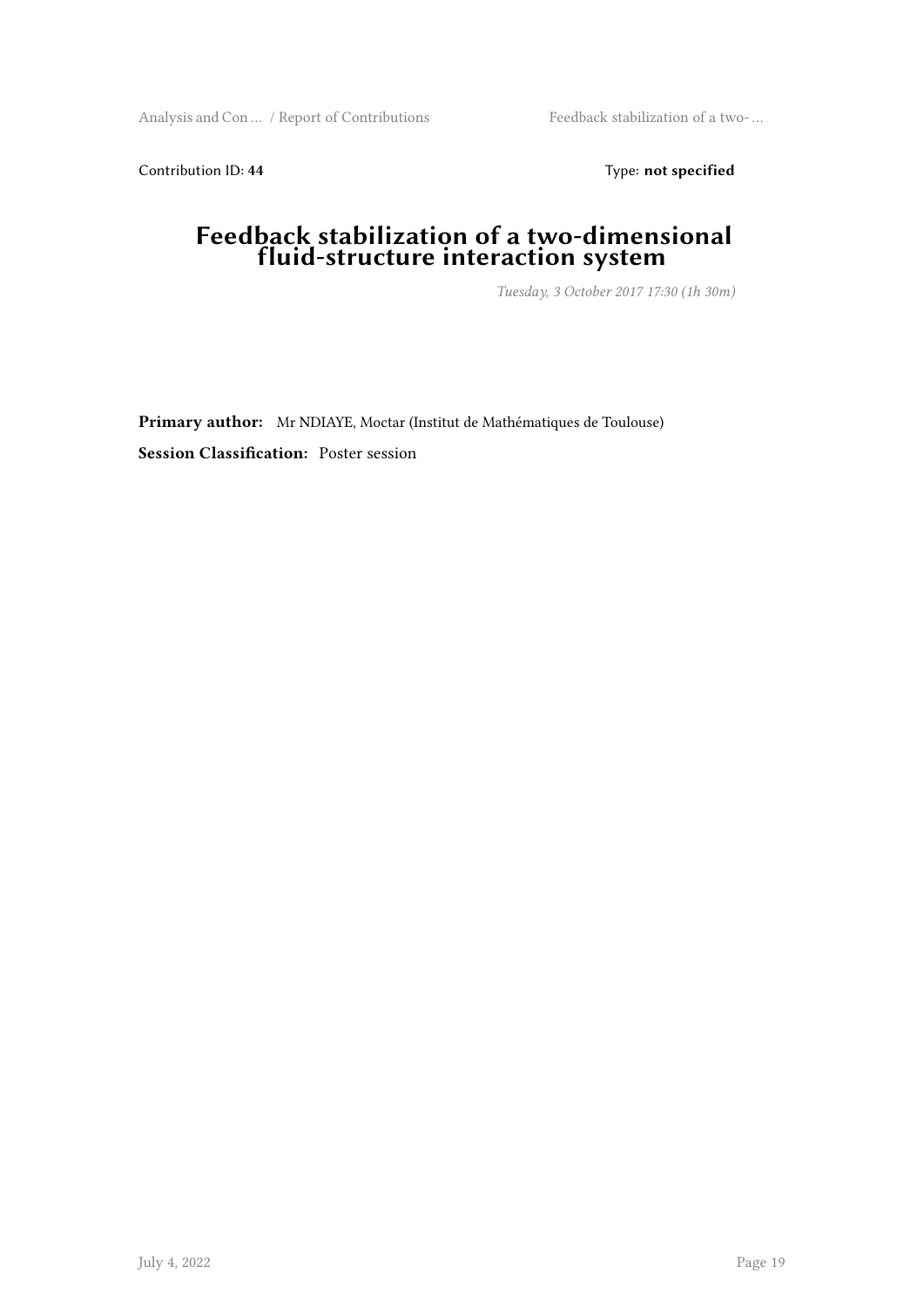Analysis and Con ... / Report of Contributions Mathematic and Numerical modeli ...

Contribution ID: 45 Type: **not specified** 

#### **Mathematic and Numerical modeling of Biogas production for valorizing domesctic waste in Morocco**

*Tuesday, 3 October 2017 17:30 (1h 30m)*

**Primary author:** Mr MOHCINE, Abdeslam (Université de Mohammed V; Rabat) **Session Classification:** Poster session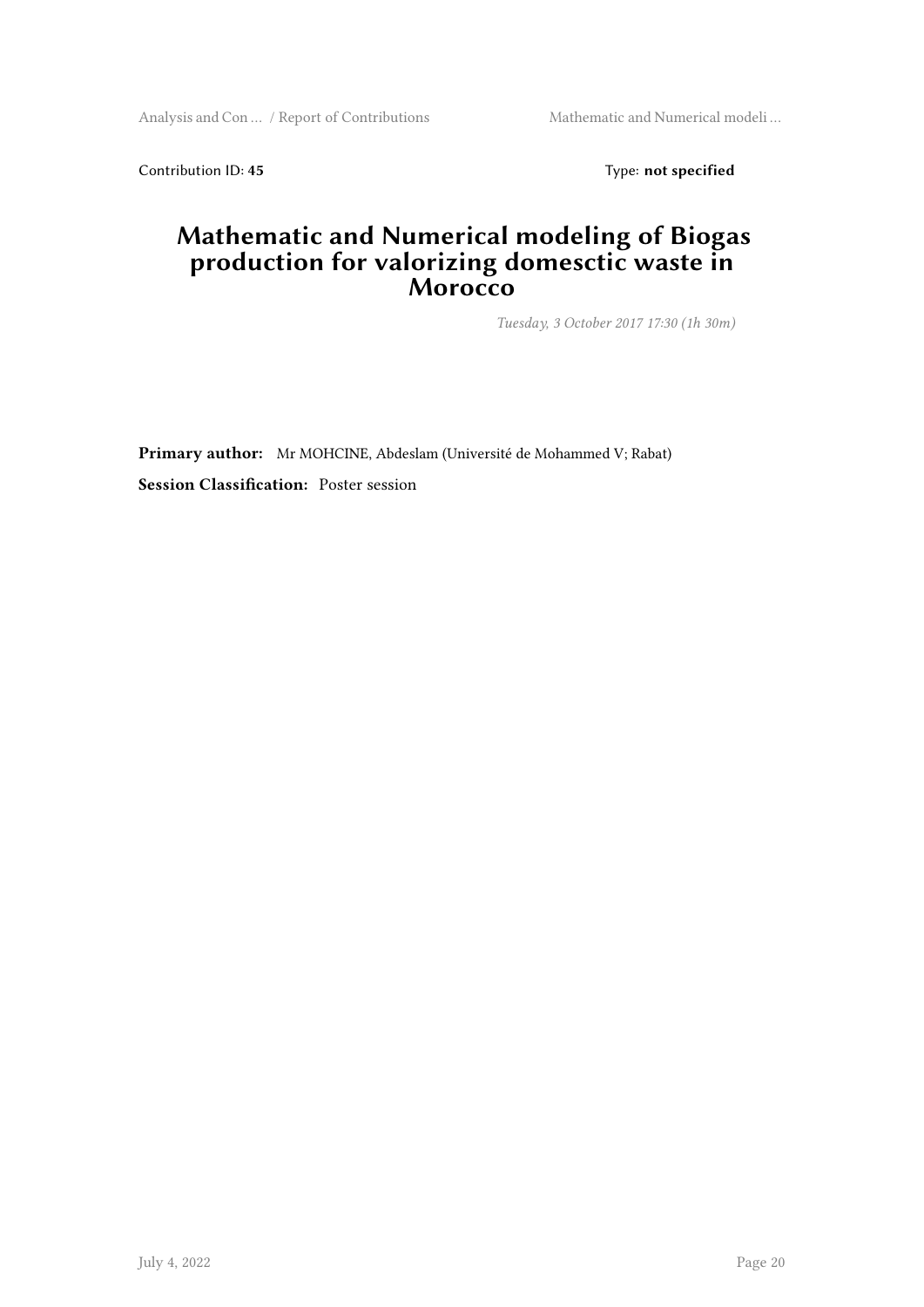Analysis and Con ... / Report of Contributions Feedback stabilization of a non-...

Contribution ID: 46 Type: **not specified** 

#### **Feedback stabilization of a non-homogeneous Navier-Stokes equation in a 2d channel**

*Tuesday, 3 October 2017 17:30 (1h 30m)*

**Primary author:** Mr MITRA, Sourav (Institut de Mathématiques de Toulouse) **Session Classification:** Poster session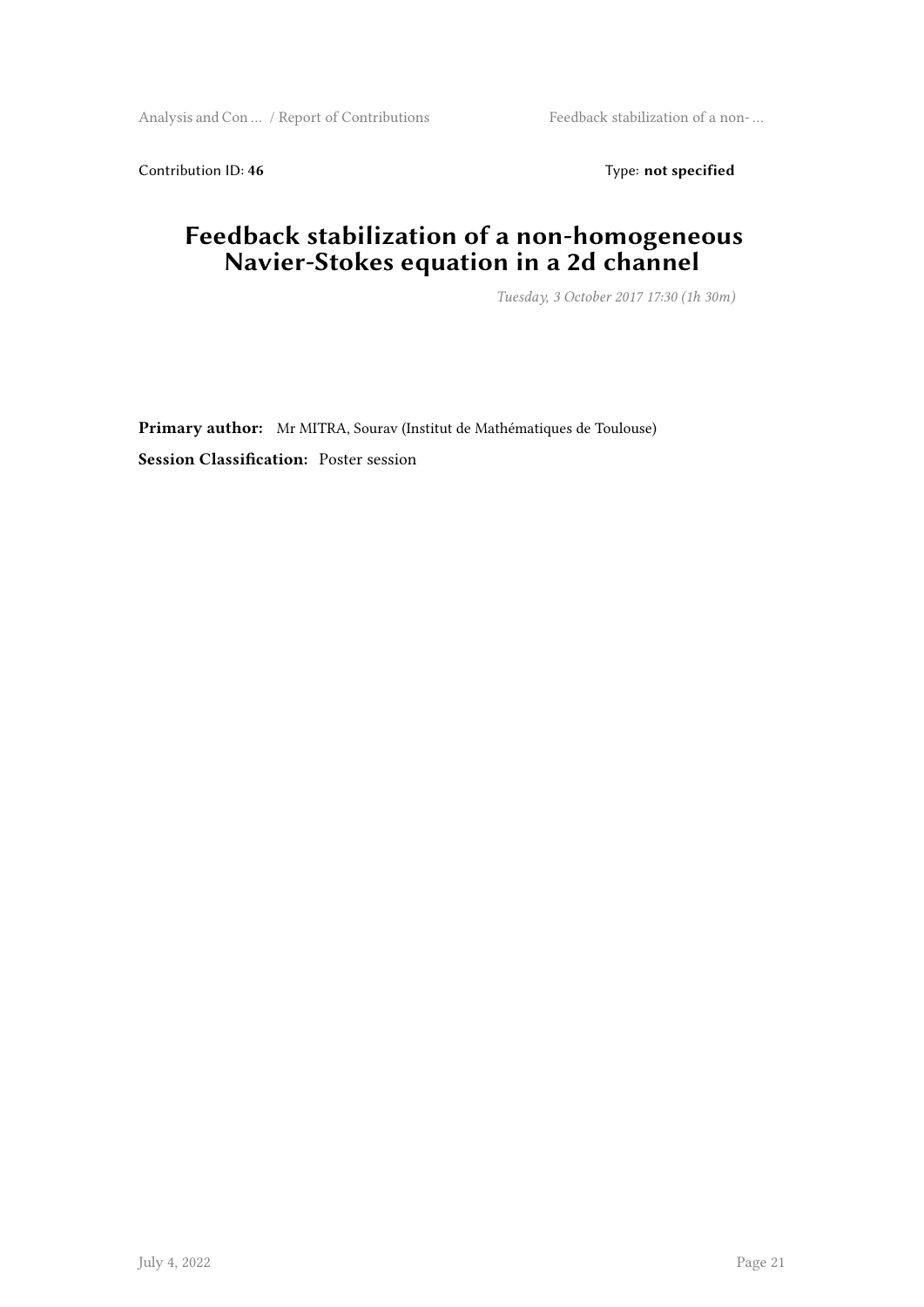Analysis and Con … / Report of Contributions Stabilization of a fluid-structure sy …

Contribution ID: 47 Type: **not specified** 

## **Stabilization of a fluid-structure system**

*Tuesday, 3 October 2017 17:30 (1h 30m)*

**Primary author:** Mr DELAY, Guillaume (Institut de Mathématiques de Toulouse) **Session Classification:** Poster session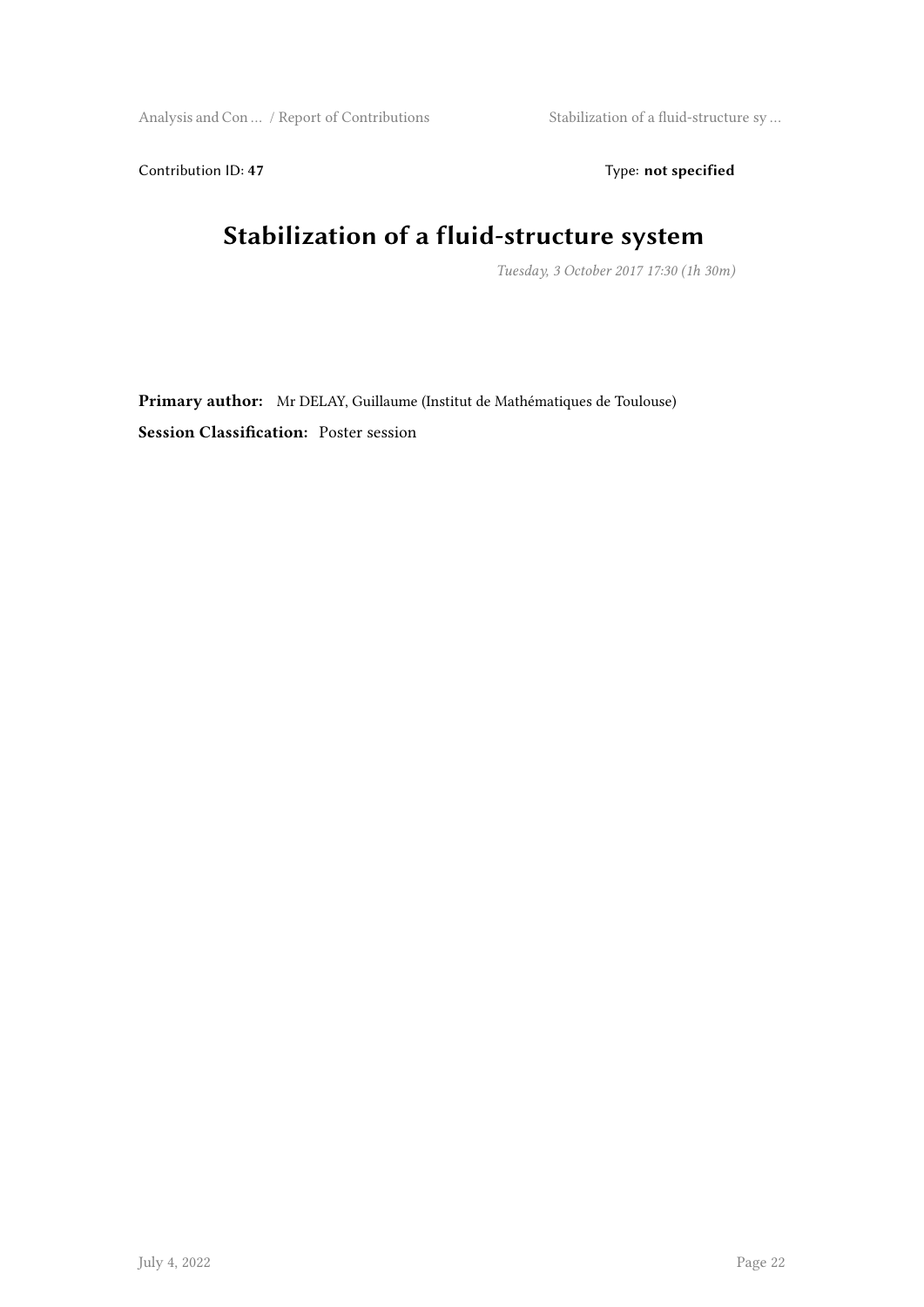Contribution ID: 48 Type: **not specified** 

#### **Optimal control of the singular stochastic (random) Problem**

*Tuesday, 3 October 2017 17:30 (1h 30m)*

**Primary author:** Mr CHAFIA, Laouar (Laboratoire Rapheil Salam; Rouen)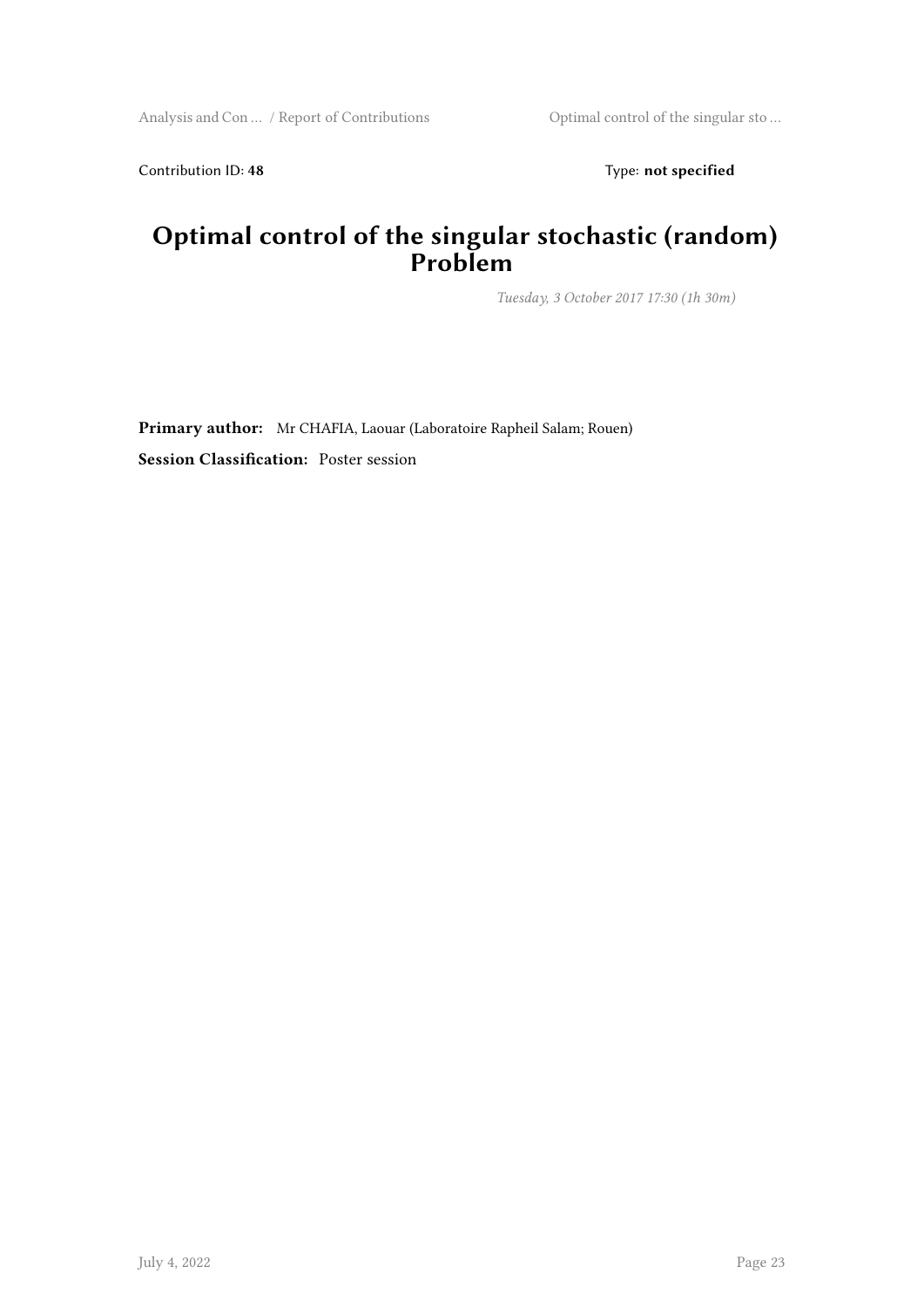Analysis and Con … / Report of Contributions Method of singular mass matrix an …

Contribution ID: 49 Type: **not specified** 

## **Method of singular mass matrix and singular perturbation problem**

*Tuesday, 3 October 2017 17:30 (1h 30m)*

**Primary author:** Mr BERKANE, Ali (Badji-Mokhtar University; Annaba)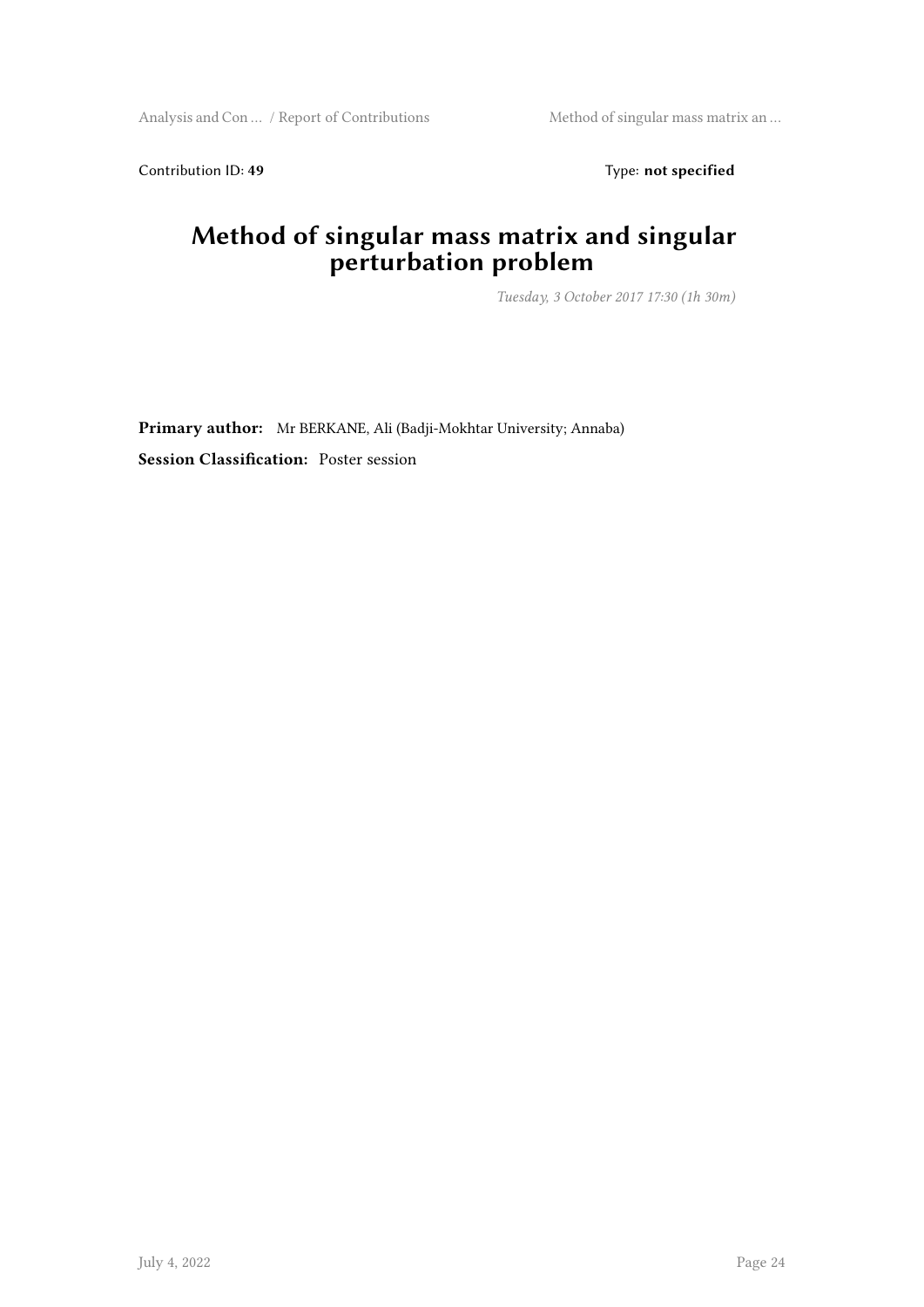Analysis and Con … / Report of Contributions A particular wave-structure intera …

Contribution ID: 50 Type: not specified

## **A particular wave-structure interaction problem for the water waves equations**

*Tuesday, 3 October 2017 17:30 (1h 30m)*

**Primary author:** Mr BENYO, Krisztian (Institut de Mathématiques de Bordeaux) **Session Classification:** Poster session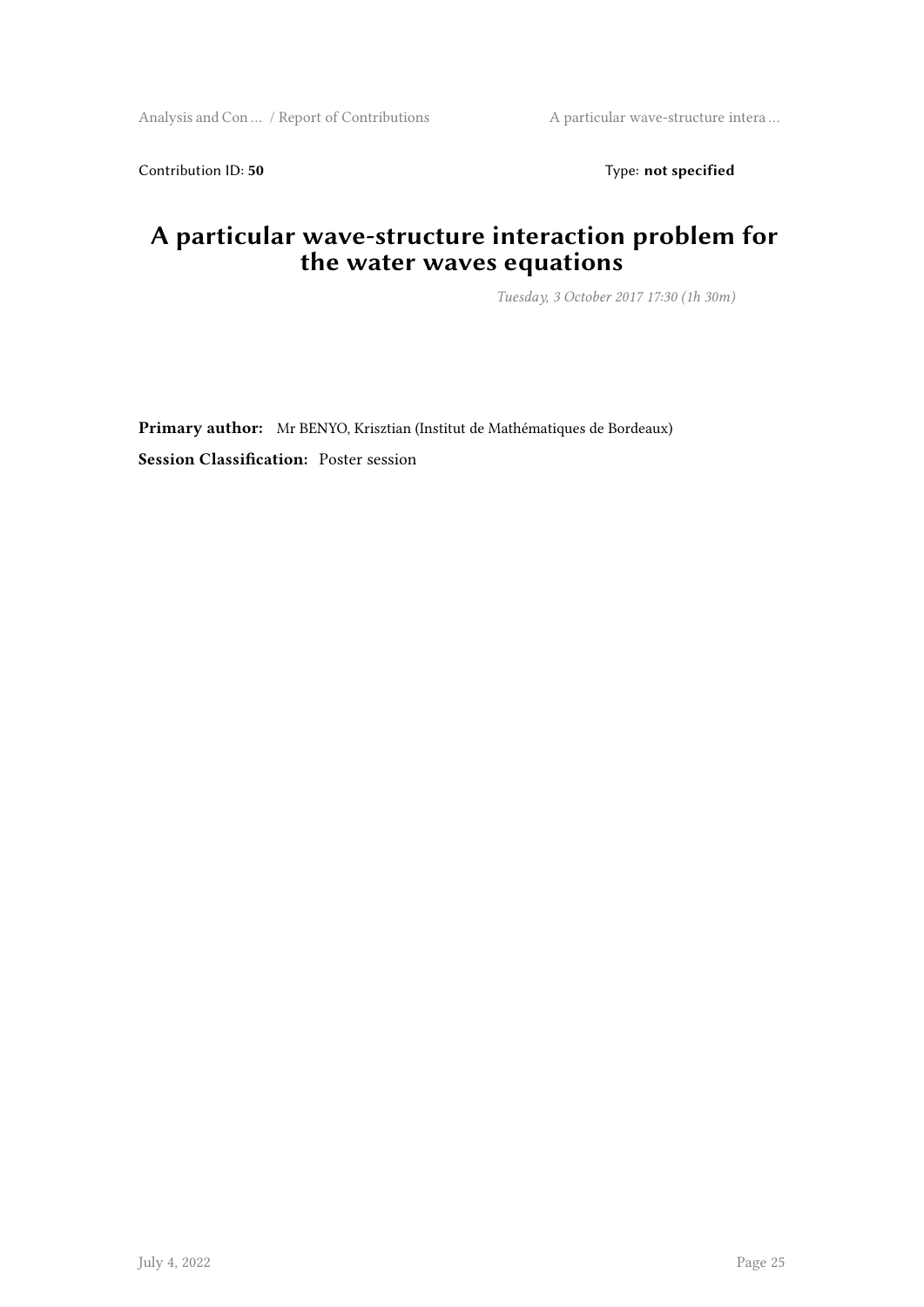Contribution ID: 51 Type: **not specified** 

#### **Modeling a fluid-particle system with colloidal interactions**

*Tuesday, 3 October 2017 17:30 (1h 30m)*

**Primary author:** Mrs BATTEAUX, Léa (Université des Antilles; Point-à-Pitre)